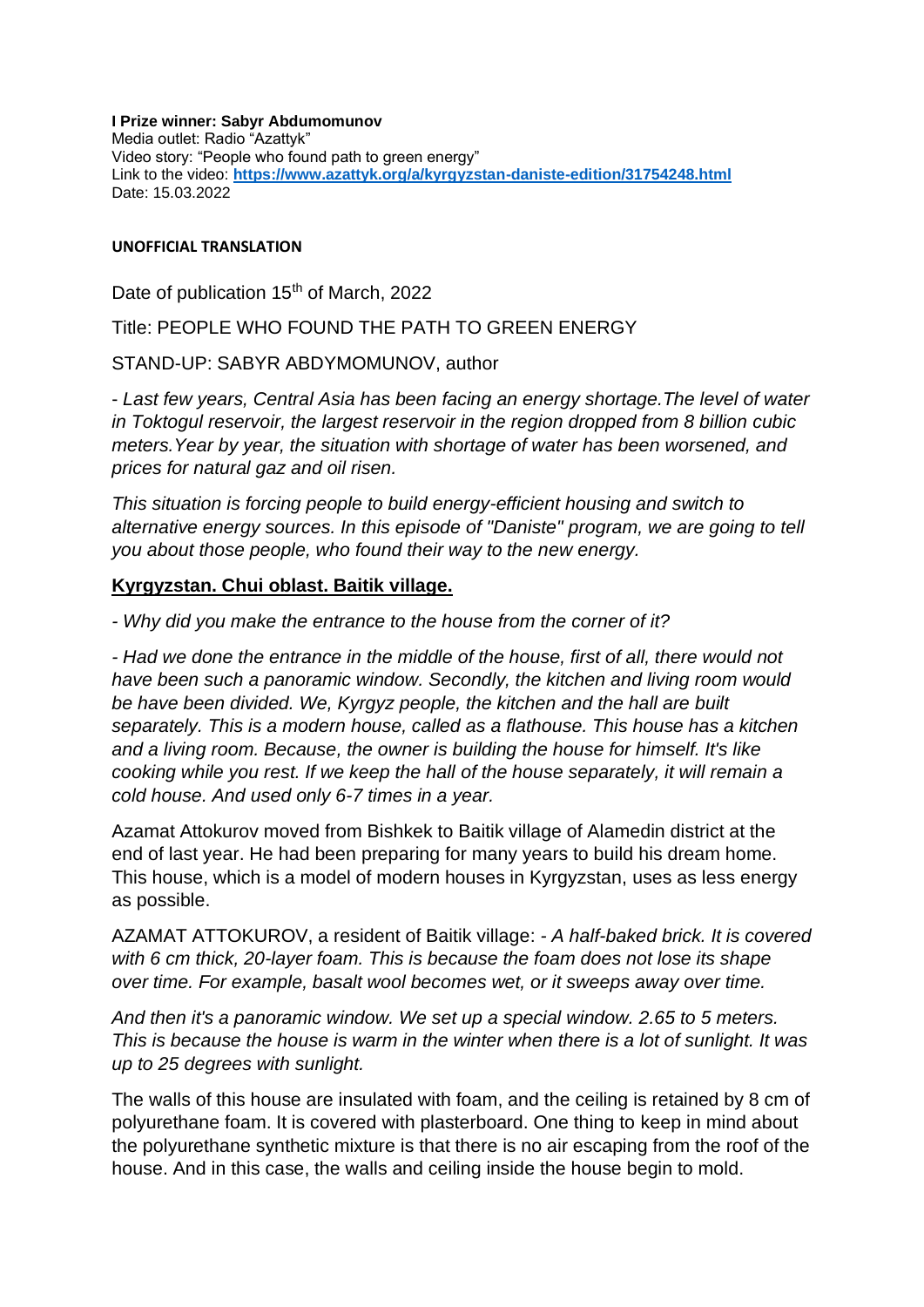*- Most modern houses are airtight and do not allow air to enter. Therefore, it is necessary to install air fans. On the roof of my house, like a net, two pipes go to each house. Someone blows fresh air, someone sucks bad air.*

*- This place is a lobby. There must be a lobby in the house. The reason is that the lobby traps the heat. It is cold outside, the house is warm inside, and the temperature here is moderate.*

The house is heated by electricity. The heating system is mainly connected to automatic control. This means that as soon as the temperature inside the house reaches the required level, the heaters turn themselves off and light up when the air cools down again.

AZAMAT ATTOKUROV, a resident of Baitik village:

*- 24 degrees (Celsius) with the remote control. It keeps the house at 24 degrees. We keep the child's room at a temperature of 26 degrees. This is a kitchen area. We were on horseback. This is because the smell does not come out when frying boorsok or cooking other things. Then he looks out the window. While my wife is cooking here, you can see what the boy is doing.*

*This is our terrace. We are looking at the sunny side, and inside the house we are looking at the beauty of the mountains. Then a large window makes the house bigger. Large windows show the infinity of space. This is where the warmth strikes.*

The area of the building is 163 square meters. Mr. Azamat paid 8,500 soms for electricity in January.

*- Everything here is powered by electricity. Same phase. From January 5 to February 5, eight and a half thousand of these bills were issued for electricity. The previous month, more than 6,000 had come out.*

*- Your house is heated by electricity. what if electricity cuts out??*

*"When the lights go out, the house heats up like a thermos for 24 hours." It keeps you warm like a thermos because it is well insulated in all respects, both above and below. Food can be cooked on fire or on gas.*

*There are two fans here. This includes fresh air from the two holes and can absorb more bad air in terms of cost.*

The material of the basement and the floor are very important for the warmth of the house. Experts recommend digging deeper into the ground. The house will be warmer if two rows of concrete are laid on top of the compacted soil and synthetic foam, which is impervious to heat and moisture, is placed in the middle.

AZAMAT ATTOKUROV, a resident of Baitik village: *- In Kyrgyzstan, the point of freezing is up to 70 cm. If your foundation is above than that, it can get very wet and the ice can kick you up. It should be 70 cm below it. However, the foundation does not need to be excavated too much. For example, I did only 3 steps. 45 cm. And since this side is sloping, it was 1 m 10 cm. Then the soil is thrown on top of the foundation. There is a black screed on it. There is foam on it. On top of that another*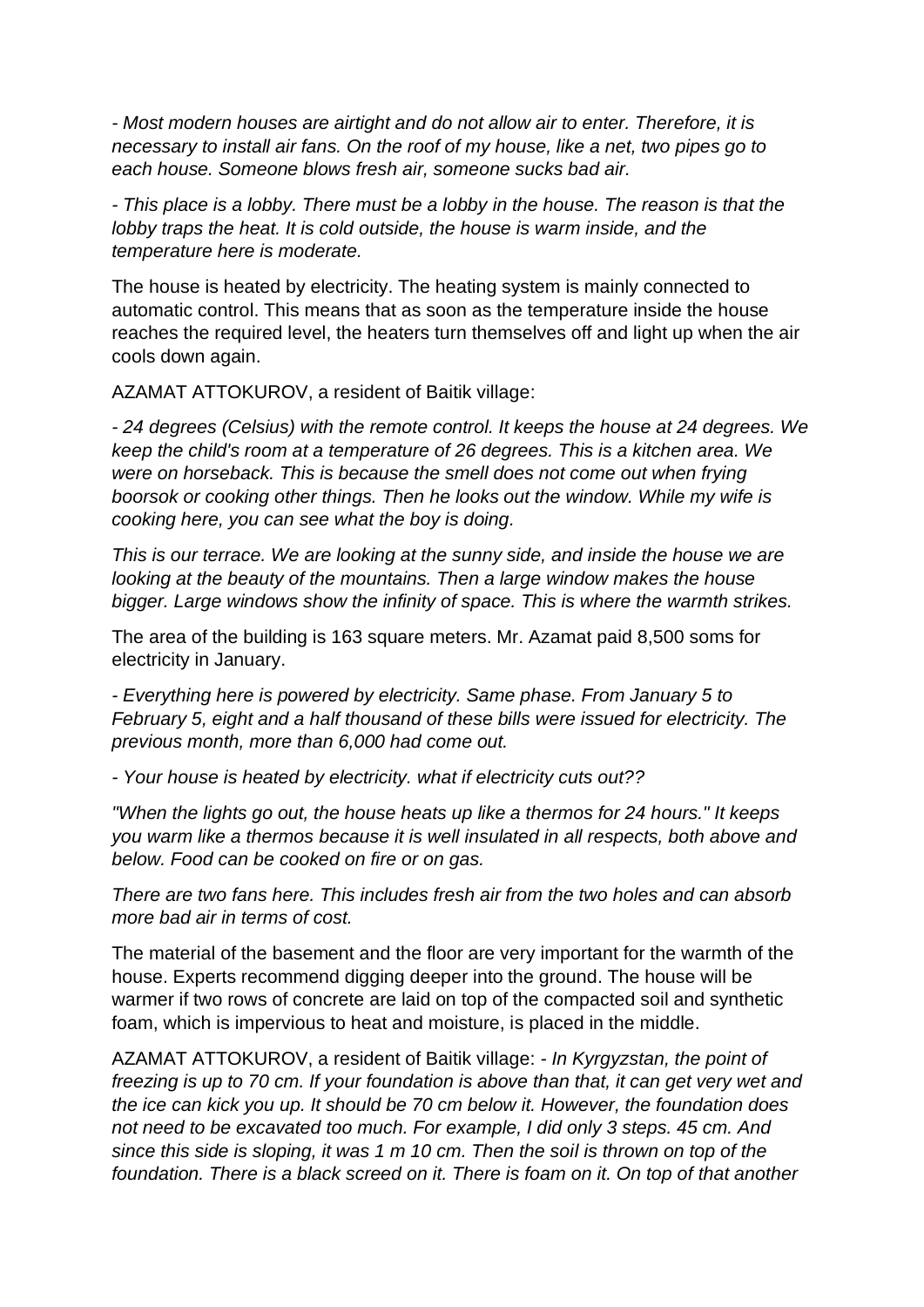*screed is given 5 cm. Then the warm floor is covered with electricity. Then another screed is given. Then the paralon is 5 mm. Then the laminate is nailed on top.*

No matter how many rooms there are in the house, we walk a lot in the hallway. Young children love to play in the hallway. That is why these days new houses' entrance and corridor mostly are covered by thermos floors.

### **Sokuluk district. Novopavlovka village.**

Thus, if the majority of people are trying to build their houses by energy-saving ways, the others are exploring new technology of house construction.

STAND-UP + DIALOGUE: SABYR ABDYMOMUNOV

*We are now in Novopavloka village.. This is a house is built by use of geothermal pump, which has just started to be introduced in Kyrgyzstan. Next to me stands Mr. Bolot, the owner of the house. Will the steel heat pump or the geothermal heating system heat the groundwater?*

BOLOT AMANOV, a resident of Novopavlovka village: *- Yes. The 8-degree underground water is pumped into the house, where it is pumped to a geothermal pump, which rises to 65 degrees Celsius and heats the inside of the house through pipes.*

*- Now let's look at that system.*

*- A geothermal pump is installed here. It's been two years. The depth of the water varies from place to place. For example, in my house it came out from a depth of 16 meters. In some places it can reach eight meters, in others - 10 meters. That pumped water heats up to 65 degrees in a geothermal pump. This is the main device. Then the hot water was connected to the old system.*

*"This room is cramped." Let me get over here now. Where did you learn about this system?*

*"I saw it from an acquaintance." When I asked, he said, "This is a geothermal pump." It will be energy effective. I stopped by it, because I wanted to get rid of burning coal.*

*- And there is coal here?*

*- Yes, we used to use coal. We haven't use it for two years now. Old coal is left. It remains the same. You can see that the surface has been covered with dust for two years.*

Most of all, this family is happy with the ease of use of technology and the automatic panel that controls everything from the inside of the house.

*"The house is warm." Here are the batteries. And this panel is the sensor of the thermal pump. You can set the desired temperature by clicking here. It can be raised to 23. Thousands 22., 21 Did you see the pump turned off automatically.*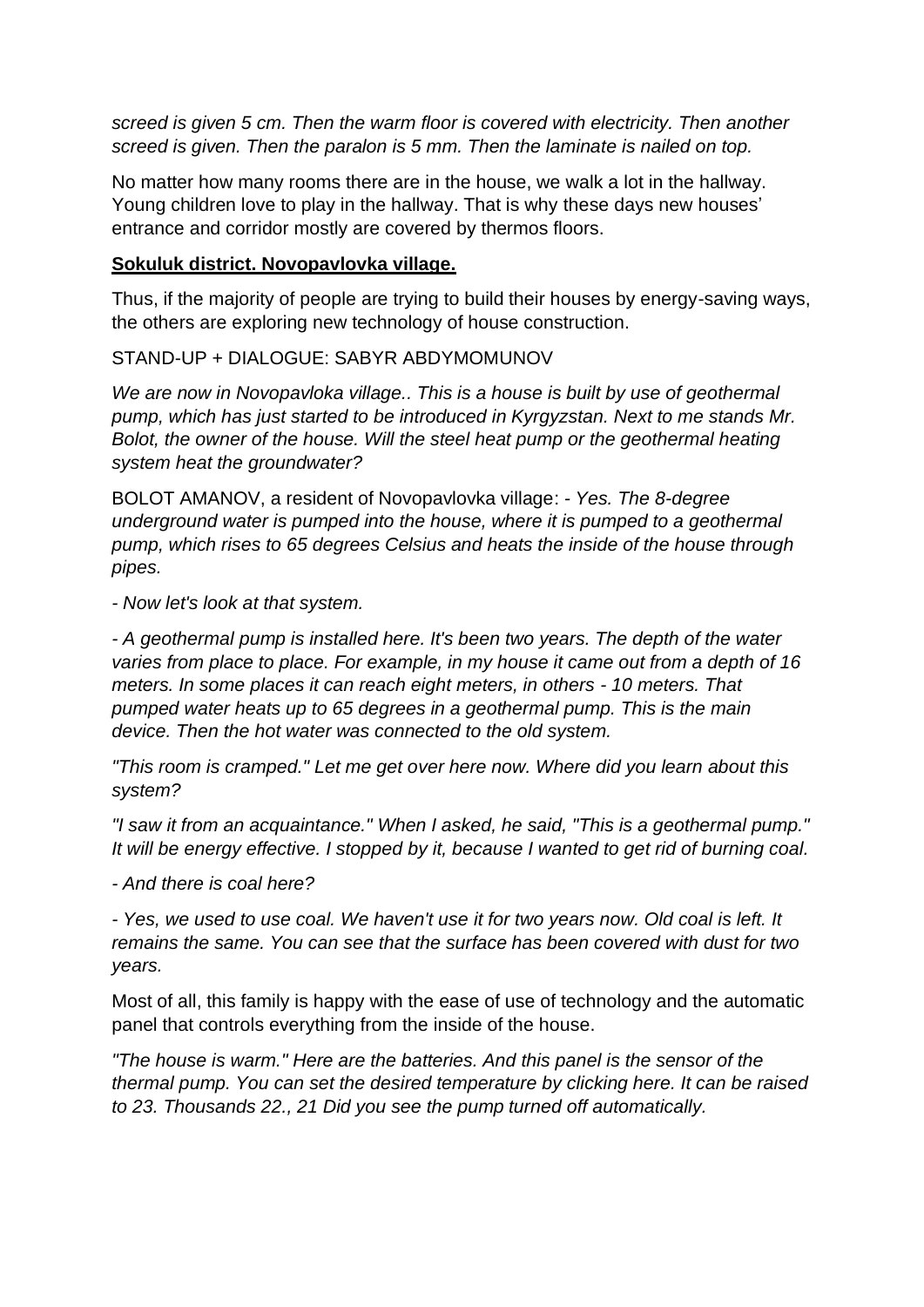The area of Bolot Amanov's house is 170 square meters. Before he installed the heat pump, he used to get 5 tons of coal out of the winter. Now he uses electricity for about 2,000 soms a month, including the cost of all electrical equipment.

*- We have been using it since the second winter. There is difference. We forgot to light a fire. Secondly, we used to pollute the air since the coal was of poor quality. Now there is no smoke at all. Thirdly, we do not need coal. Half of the expenses is cut. We used to burn 5 tons of coal in a year.*

JAINAGUL AMANOVA, a resident of Novopavlovka village: *- The temperature in the house remains the the same. It was good. I mostly used to burn coal to heat the house. Now, when I was about to give up my "profession", my husband runned away.*

BOLOT AMANOV, a resident of Novopavlovka village: *- This is utility bill for January. Only 2180 soms. The price paid in the coldest period. That includes everything. Cooking, dishwasher. We make tea. We heat water, use shower. The energy spent on a geothermal pump is barely half that amount. So 1000 soms a month now.*

Geothermal heating pumps not only save the family budget, but also harmless for the environment. This village of Novopavlovka, where Mr. Bolot lives, is one of the most polluted areas in the winter.

- The highest level of heat is in this area. That's why it would be good if everyone use this geothermal heat pump. The air will be clean. Because there are new settlements here and everyone is using coal.

### **Issyk-Ata district. Novo-Pokrovka village.**

To learn more about geothermal heat pumps, we met with Farkat Yarulin, the founder of GEO Energy, which is launching this technology in Kyrgyzstan. We met him while inspecting houses in the village of Novo-Pokrovka, Issyk-Ata district, where heat pumps will be installed. In this village, we saw that one street in the new system is almost complete.

FARKAT YARULIN, a founder of GEO Energy: *- We live on Chapaev Street in Novopokrovka village. All the houses on the left side of the street have switched to geothermal heaters.*

Sabyr Abdumomunov: *- Why did all the houses of this street have switched to geothermal heaters?*

*- Because this is a unique street. They are very friendly. Then, as soon as they saw each other, they all stopped using coal. The people on the street made a collective decision and switched to geothermal heaters. This was a very interesting moment in my experience.*

To date, GEO Energy has installed geothermal heating stoves in 137 homes. So far, only Bishkek, Chui and Talas oblasts are accepting applications.

Farkat Yarulin, who visited his client's house the day before to find out how the heat pump was working, said Kyrgyz physicists and engineers had redesigned the system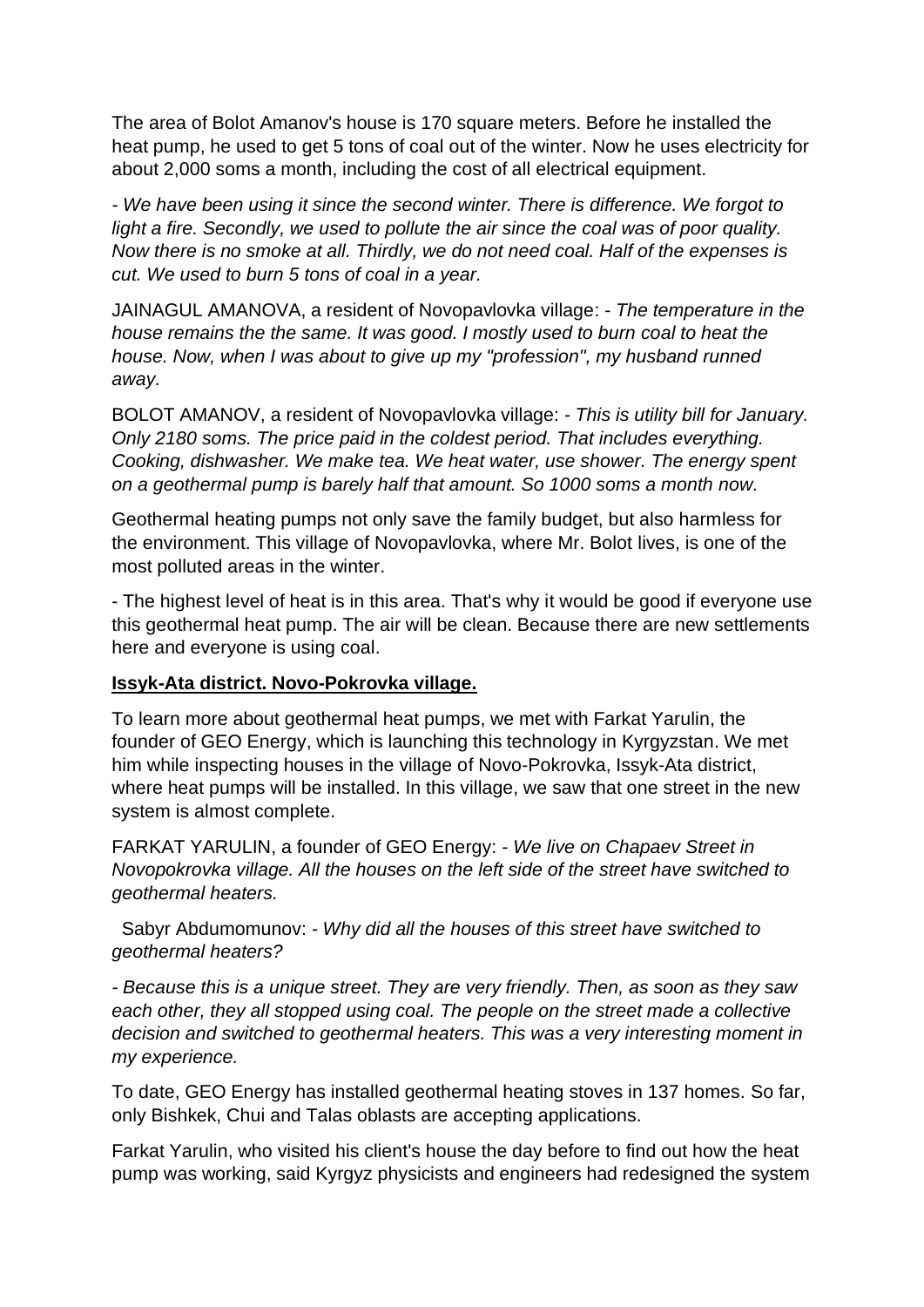because of the high cost of the technology in Europe. However, the cheaper version costs around 4-5 thousand dollars, so now the pumps are rented and users are charged only for heating. Prior to the development of geothermal heat pumps, Farkat Yarulin conducted several studies with his partners.

FARKAT YARULIN, Founder of GEO Energy: *- Heat pumps are old-fashioned. It was invented by Lord Kelvin 160 years ago. In the 19809s, it became actively used around the world. Thus, it has reached Kyrgyzstan. The main problem is the high cost of technology. So it did not spread among the people. We have been working* for a long time and tried to reduce the cost of this equipment. Even then, the cost of *our equipment remained high for the average person. That's why we are moving to the service sector and registering residents as subscribers. So we put pumps on them and started selling heat through the meter. This made it convenient for the customer. So they don't have to pay large sums of money. However, we have fully assumed the service.*

*The minimum equipment is 6 kW. Its capacity is up to 80 square meters. The connection costs \$ 460. A 100-square-meter house costs \$ 560 worth of equipment. Then the customer starts paying through the counter. The cost of 1 kW of thermal energy is 99 tyiyns (smallest unit of national currency, like cent). It includes an additional 50 tyiyns for electricity. As a result, the monthly cost, including all payments, will be equal to the monthly cost of coal. It is twice as cheap as electric and gas heating.*

There are basically three types of heat pumps. While the above-mentioned species heats groundwater and receives heat, there are other species that receive energy from the earth's crust and air. According to experts, groundwater pumps are suitable for Kyrgyzstan

**INOFOGRAPHIC: Heat pump - capable of absorbing heat from the air, water and the earth and raising the temperature up to 5 times. These pumps are popular today because they provide heat without polluting the environment. This technology uses 1 kW of electricity and provides 5-6 kW of heat energy. In other words, a kettle heats a house with boiling electricity.**

**The geothermal heat pump equipment we are talking about:**

- **- conventional electric compressor;**
- **- capacitor;**
- **- evaporator;**
- **- thermostat;**
- **- consists of capillaries.**

**Freon refrigerant is also used as the main fluid in the system.**

**The pumping system works in the same way as air conditioners, refrigerators and other household appliances. In other words, just as heat is removed from**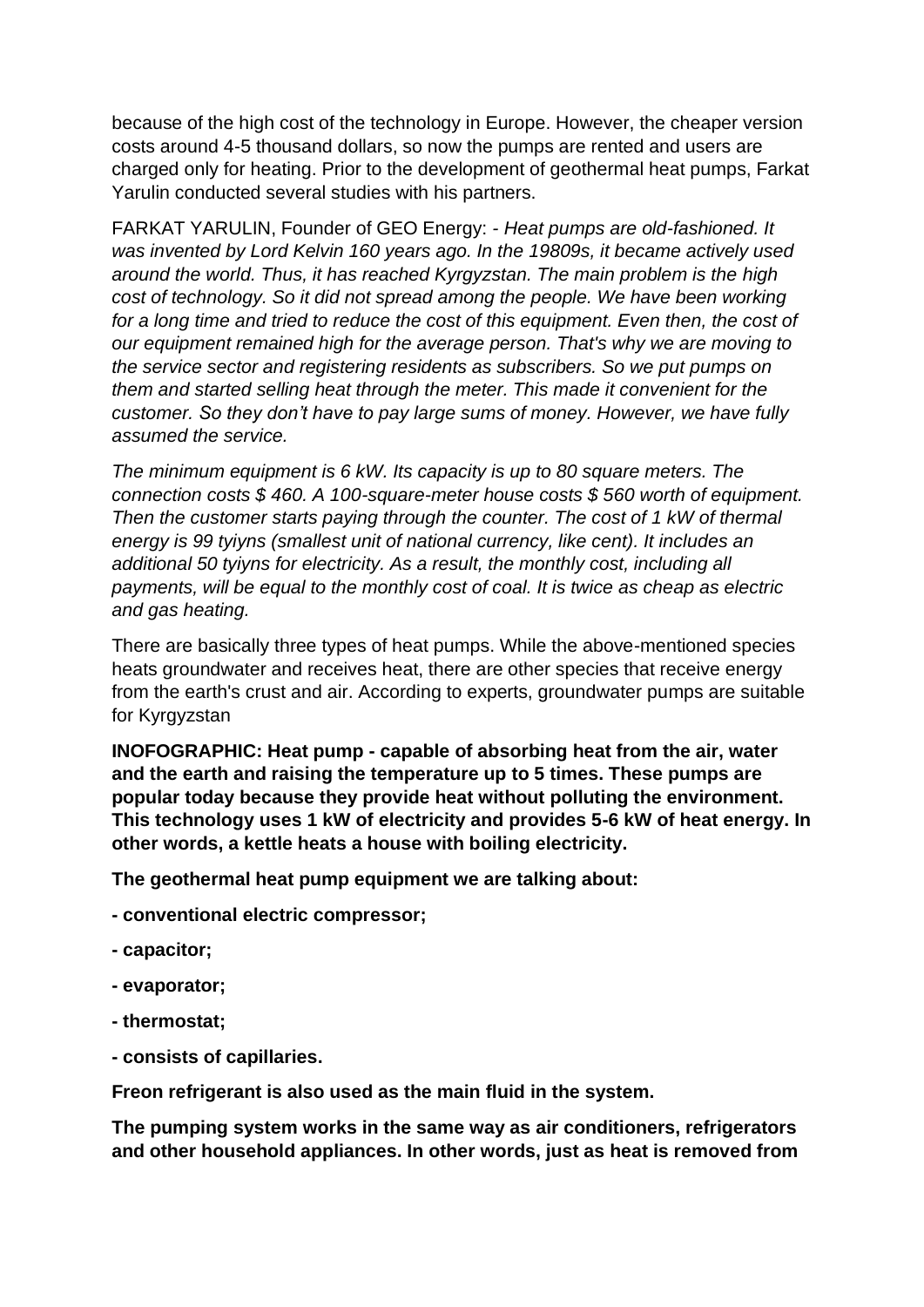**the environment and returned to the building, it also absorbs heat from groundwater, the earth, and the air.**

# **Alamedin district. Kok-Jar village.**

Year by year, fuel and water shortages and the energy crisis are driving Kyrgyzstanis to switch to alternative energy sources. Some of them have switched to solar energy.

STAND UP: SABYR ABDUMOMUNOV: *- We arrived in the village of Kok-Jar, Alamudun district. Here is the house of our hero Ermek Niyazov. As you can see, this house receives electricity from sunlight. We'll show you how it works.*

Ermek Niyazov and his family finished their house last year and moved in. It receives electricity from the sun, heats the house, and provides hot water.

- *Now there is no electricity in your area. Repairs were underway. And you have electricity in your house. What is this taking from these panels? How many panels are enough? What are the panels?*

*"I use two different panels in my house." The two panels on the top are called heat collectors. It only provides heat. It has a pump that circulates warm water. Warm water goes home, warm floor and hot water bath. The lower solar panels at the bottom are also called photovoltaic modules. They only provide electricity. In today's bright sun, the power of these panels can carry the load of our home. Our workload is computers, televisions, refrigerators, pumps, coffee machines and light bulbs.*

*- How many panels do you have?*

*- You see 9 panels. There are 3 more panels everywhere. All together it consists of 12 panels. If you do not have enough, you can add more. In Europe, for example, the sun shines for 140 days. In Moscow 120. In Kyrgyzstan, 365 days are 300 days in Chui and 320-330 days in Batken.*

*So, in general, it would be better to install solar panels in small businesses and homes, instead of transformers, which require expensive funds. It would also be very convenient for people living in mountainous areas. Then I'll go into the house and show you the distribution and tell you everything.*

Ermek Niyazov's house is 160 square meters. The sun can also be heated with additional gas when energy is scarce.

ERMEK NIYAZOV, a resident of Kok-Jar village: *- As I said before, we have 300 days of sunshine and 65 days of eclipses. We installed a gas boiler at a time when energy is running out. When there is a lot of snow, or when it is very cold at night, the main controller gives an alarm and the gas heater turns on and starts working. Thus, our solar energy is also heated by gas.*

Ermek has been ordering equipment from different countries to install such an alternative energy system. The solar panels come from China, while the water accumulators and controllers made by Czech company.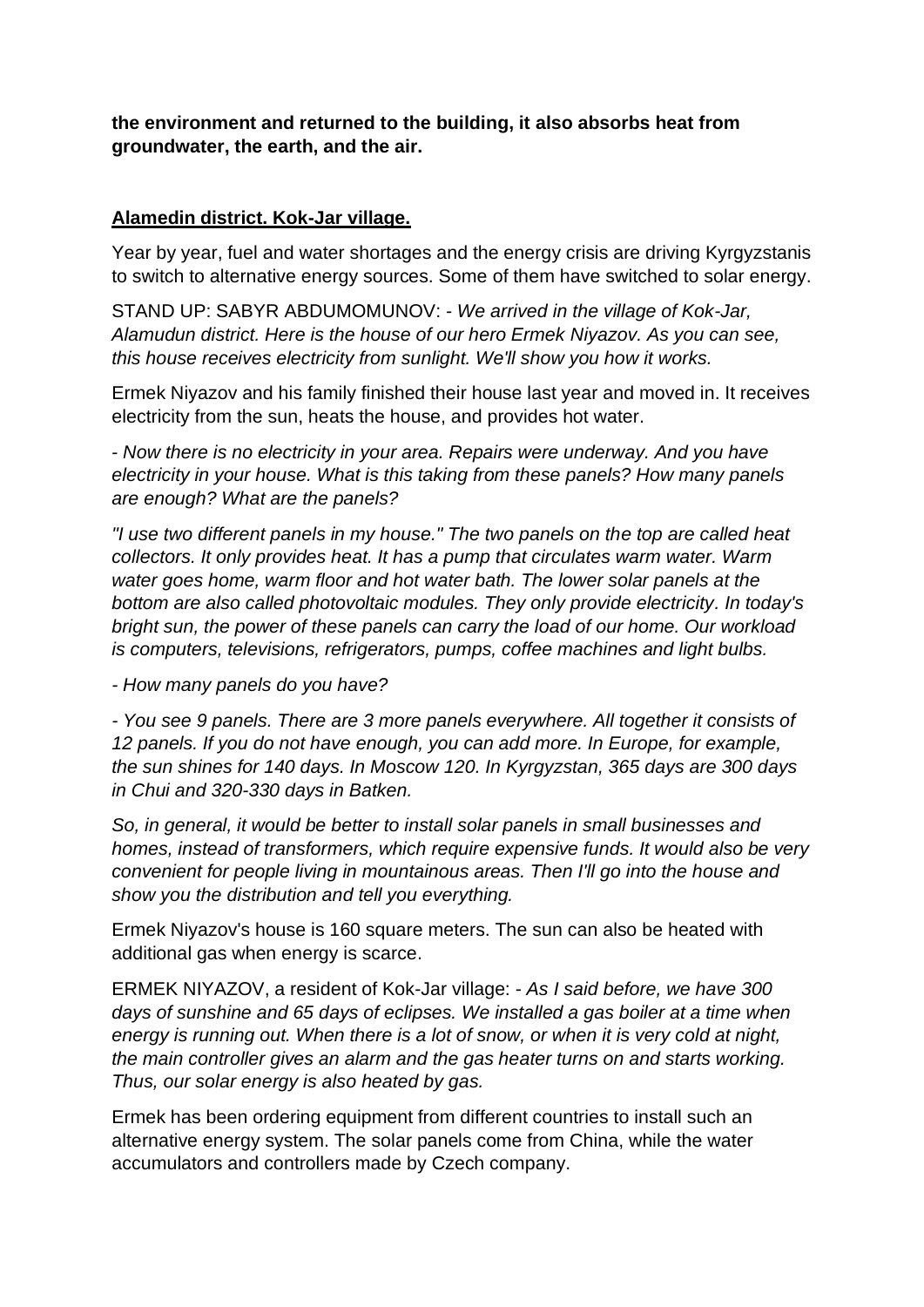ERMEK NIYAZOV Kok-Jar resident: - *We call this room a boiler room. This is a large water accumulator. The hot water from that heat collector comes and collects here. Here it shows 35 degrees. This is the average temperature. But the heat goes up and the ice goes down. Then the top will be 45-50 degrees. and this pump consumes as little as 50 watts. This circulates the water.*

*"And this box is the chief controller. It comes from the Czech Republic. It works like an automatic computer. The program is included. For example, we need to predict the water temperature. We enter the information that the temperature in the house should be this. He catches it. Performs. If the sun is not enough, this controller will give the gas boiler room a "party". The gas then ignites and heats the water. When it reaches the required temperature, the gas stove switches itself off. All of this is automated. It is energy efficient.*

Another advantage of a computer controller is that you can control the heating system of the house with the application on your smartphone. So the owners are in control of the lighting and heating system in the house wherever they go.

*- You can see the system on the mobile phone. You can see the temperature here.*

Our hero spent a total of 15 thousand US dollars to assemble the system, which is now beginning to bear fruit. It is known that in recent years, Kyrgyzstan has been importing equipment for alternative energy sources.

Ermek Niyazov: *- Here we are at the Tabyl shopping center. The advantage of this shopping center is that only electrical appliances are sold. The equipment I saw in my house can be obtained here. Although people can collect it themselves without watching video tutorials on YouTube. Here you will find all the equipment needed to use solar energy*.

The mall we visited had more than a dozen shops selling the necessary equipment. Mr. Ermek recalled that five years ago, there was very little choice in the market, and he was forced to import expensive equipment from abroad.

--

*- Hello. There are many types of solar panels.*

In the Kyrgyz market, solar panels can be purchased for 13 thousand soms. The price will increase depending on the capacity of the panel. For example, equipping a small house with solar panels and heating will cost at least 450-500 thousand soms.

NURISLAM AJIMATOV, salesman: *- For example, a house has 3 kW of energy for lighting, a kettle, a telephone and a refrigerator, and it costs 450-500 thousand soms. However, the refrigerator cannot be switched on immediately. This is because it requires a lot of electricity when it is lit. The equipment may not be able to support it.*

Ermek: *- Won't you sell a smooth start for this?*

Seller: *- Now we did not have cash.*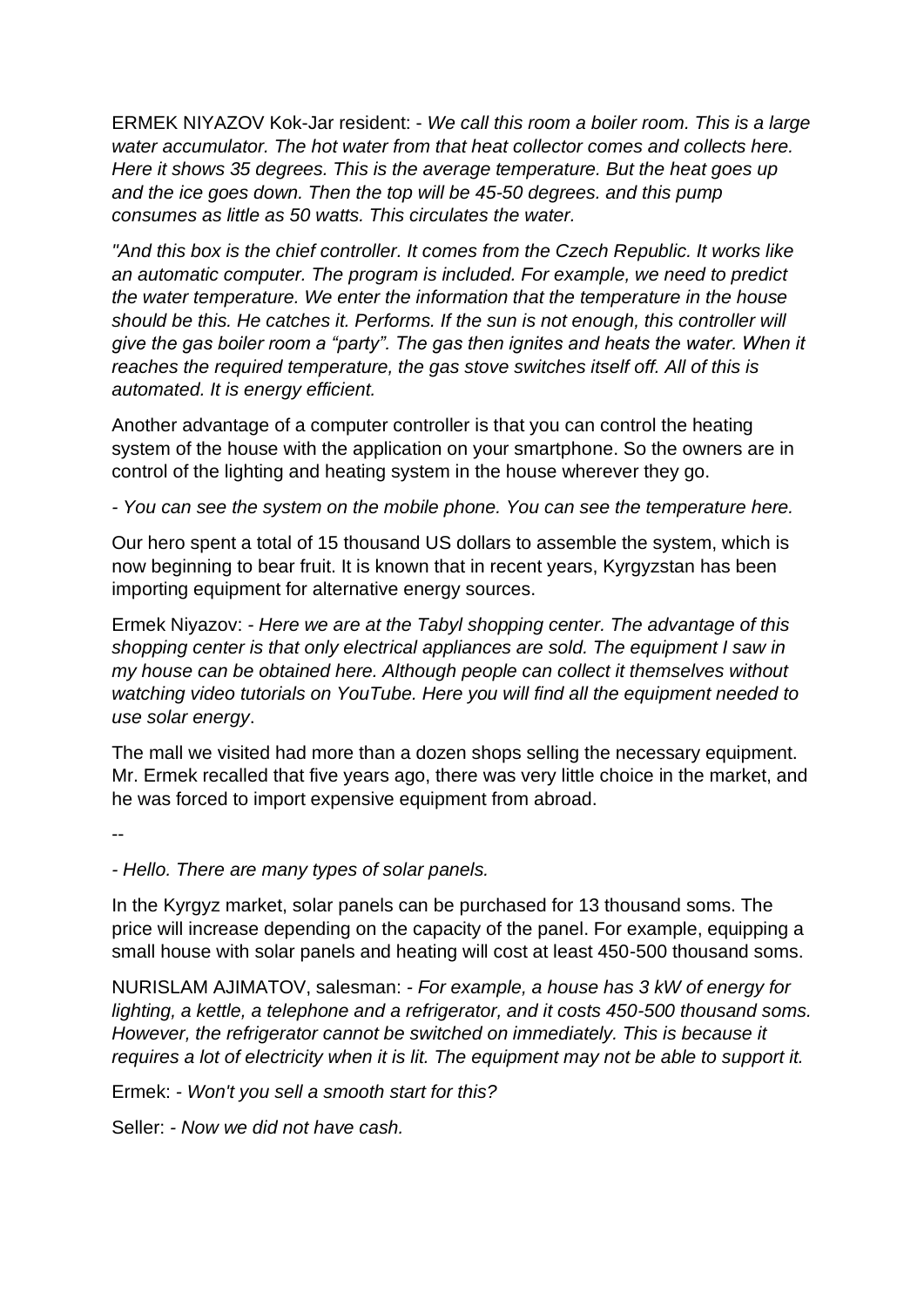Ermek: *- I needed this for my house. Gently adds a smooth start when turning on low appliances.*

Sabyr: *- Ermek, which one do you recommend to use then?*

Ermek: *- As this boy said, each panel has its own capacity. That's 200 watts, that's 300 watts. Blablabla For example, a person builds according to how much electricity he wants to be free before he gets it. He should calculate that the refrigerator is so big and the kettle is so big.*

Seller: *- It can also be obtained depending on the region. If you look at the color here, it's different. This is a polycrystal and this is a mono crystal. Mono crystals store energy very well when exposed to the sun. High efficiency. The poly crystal is lower. However, in mountainous areas, this means that even if it is cloudy, it will still provide electricity. In the sun, this collects better energy.*

MELIS TOKTOMUSHEV, a head of Termoclimat: *- The demand for them is growing. For example, it is a pump heated by sunlight, the total cost of which is 130 thousand soms. Most often private entrepreneurs are taking hotel bars. It has paid off in two years.*

Melis Toktomushev has been working in this field for 6 years. He noted that with each passing year, the range, number and variety of equipment for the production of clean energy has increased, and prices have fallen, but Kyrgyzstanis do not have enough money.

MELIS TOKTOMUSHEV, a head of Termoclimat: *-- In the past, we admired that this was the case in America and Europe. In the last two or three years, we have seen that these modern technologies can be used in Kyrgyzstan. It is economically viable. But our market is not ready anyway. Therefore, it would be a great support for us if the government reduced subsidies or tax duties. Many people would have access to these technologies.*

ERMEK NIYAZOV, a resident of Kok-Jar village: *- The government promises to provide relief. There are currently no benefits. Of course, I do not need a subsidy. But it would be better if the government helped other houses. It would also be good*  for the environment. Now there is only one thermal power plant. He is not strong *enough. And this is distributed energy. In other words, each house has its own station. It would be good to build such stations and subsidize them. Then people would randomly burn firewood. The air would be clean.*

## **Bishkek city. Kyrgyzstan-1 settlement.**

NURDIN SHAKIROV CEO of N-Tek: *- This is a smart stove. There is a computer here. This oven can be operated remotely. You can check how it burns and set the desired temperature.*

Nurdin Shakirov is the head of N-Tek. For 12 years, the company he founded has been building energy-efficient homes and repairing old houses. In addition, the businessman brings from Poland "smart stoves" that burn without smoke.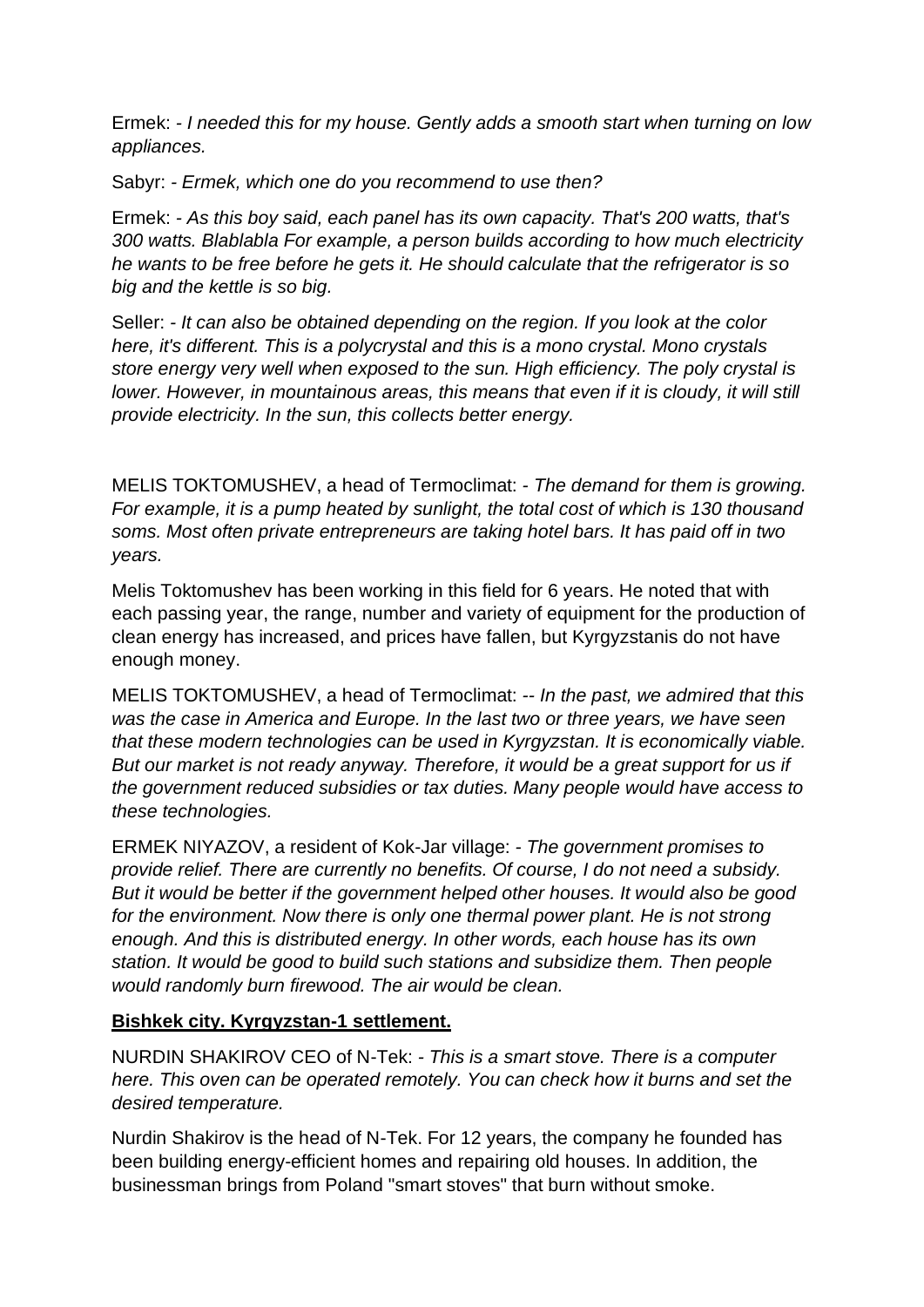*- This oven comes from Poland. This puts it as a bunker. I put 7 bags of coal in it. The time I put in and then took out the ashes was half an hour. That coal lasts up to ten days. Here's a look at small coals. If the house is well insulated, the coal will burn less. The more holes in the house, the more coal will be wasted.*

*Let me note at once - a smart stove is not cheap. It costs at least 5,000 euros. This furnace, which looks like the equipment of a small workshop, is controlled by a computer system. As with previous technologies, this stove depends on the temperature inside the house.*

*"I'm setting the temperature here to 60 degrees. It burns out. When it reaches 80, it turns off and turns on again when it drops to 60. Works for 25 minutes at a time. The oven works for 3 hours at 12 hours. That is burning.*

*- This screw is called an auger. Here is the ashes. Very little ash. There is no ashes every day. Ash is taken once every ten days. It is also easy to clean. You will not come to the stove for ten days. If you look at the chimney while it is working now, there is no smoke.*

Nurdin Shakirov believes that Kyrgyzstan needs to develop special programs and receive state support for the transition of people to high-quality and efficient energy sources. The expert cited the experience of his familiar Poland.

NURDIN SHAKIROV CEO of N-Tek - *The stove itself is not cheap. We bring it from Poland. 8 years ago it was 3,000 euros. Now it is 5,000 euros more expensive. 5 thousand euros is just 500 thousand soms. Many people can't stand it. That money includes 12% VAT and 10% duty. Then only 22% taxes will be added. Now I do not know what the government will do in connection with the EAEU. In Poland, where I lived, it was considered good to receive 1,000 euros. And if you imagine, even the Poles can't get that stove. Then the Polish government did so, and the landlord pays 20 percent. For example, 800 euros out of 4,000 euros. The rest will be covered by the government fund. That option worked well though. Many people moved to new stoves. We could do the same. The EAEU can create a fund for taxes, which can be paid to the people in installments. No interest. would motivate people to switch to new technology.*

So far, there are about 50 smart stoves in Kyrgyzstan that burn coal completely and minimize emissions.

There have been several studies in Kyrgyzstan related to energy efficiency in housing. Buildings in Kyrgyzstan use about 50 percent of the energy produced. 70 percent of it is lost. In other words, Kyrgyzstan uses 4 times more energy to heat 1 square meter than European countries.

NURZAT ABDYRASULOVA, President of Unison Group: *- This means that we will not use this energy efficiently. This was due to low energy prices. The cheaper the energy, the more irrational it is. In Kyrgyzstan, energy efficiency is not a priority policy. Because we live with the concept of the Soviet era. We have a lot of energy and we can continue to use it. However, there has been no clear policy on how to achieve this, and no explanatory work has been done.*